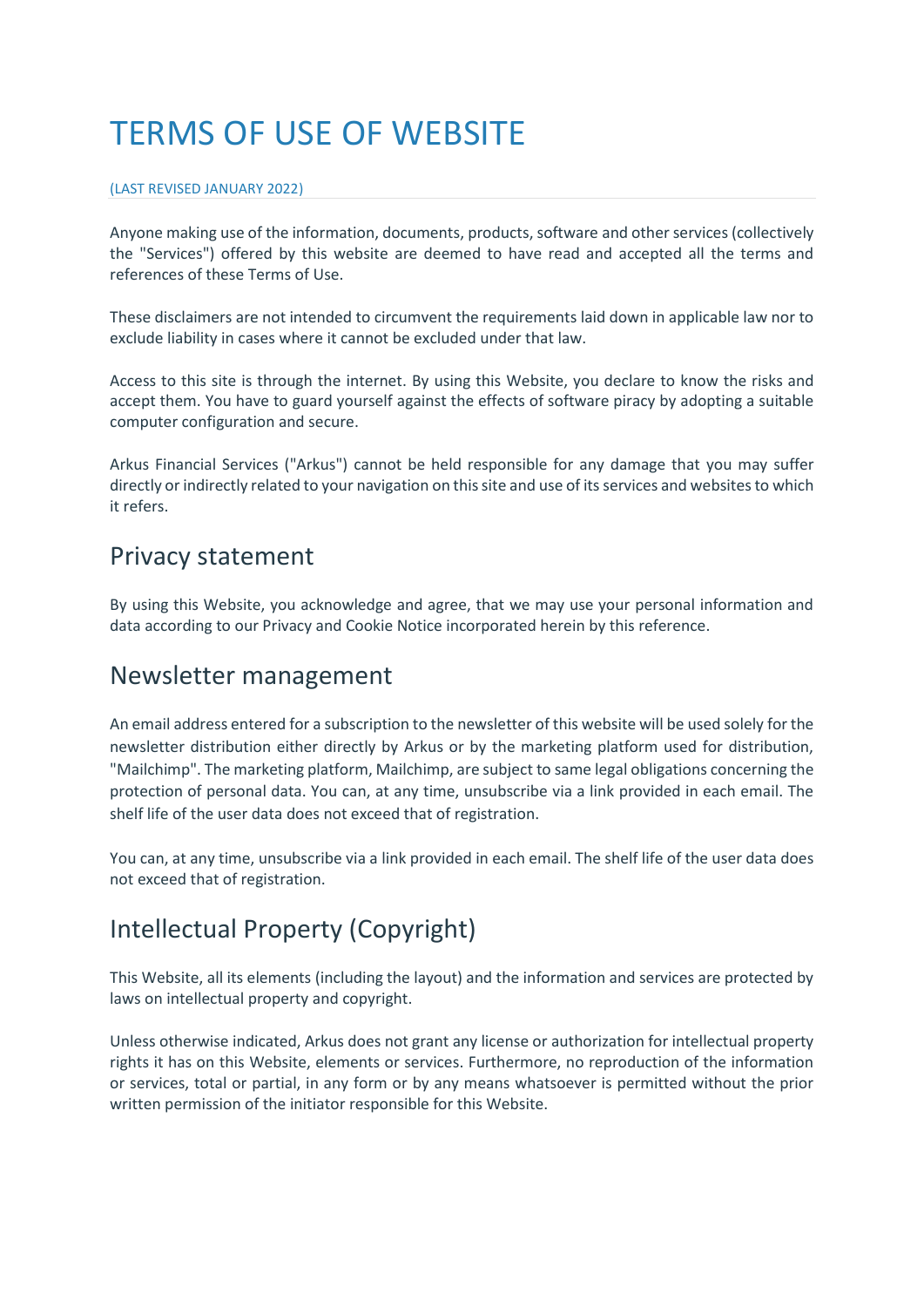On the condition that you comply with all of your obligations under these Terms of Use and unless otherwise specified, you are authorized to view, download and print the documents and information available to the following conditions:

- documents cannot be used for personal, informational, and in a strictly private context;
- documents and information may not be modified in any way whatsoever;
- the documents and information may not be distributed outside of this website.

The rights you are implicitly or explicitly granted above constitute an authorization of use and by no means a transfer of rights, property or otherwise related to this site.

Disclaimers and Limitation of Liability

This Website (including without limitation any content or other part thereof) has been prepared for general information only and cannot be considered as a legal advice or service. You should not act upon this Website and the information contained therein without seeking advice from qualified professional authorized advisor.

Arkus ensures the best high availability of this Website.

Arkus will ensure the best safety of the computer system. However, liability cannot be accepted in case of attack of the computer system or momentary or total unavailability of the Website.

Arkus ensures the best accuracy of the information or services contained within this Website. However, liability cannot be accepted in particular when updating omission of information or a form, in case of mishandling of the system or encoding, inaccuracies, gaps in information or for any errors, inaccuracies or omissions. Indeed, the goal is to provide accurate and timely information from various sources, but Arkus cannot reduce the risk of clerical error. None of the information published on this Website have a vocation of completeness or constitute a commitment on the part of the Grand Duchy of Luxembourg.

For the convenience of users, this Website may contain links to other websites that may be useful to them or that may interest them. Arkus and particularly the initiator responsible for this Website do not systematically control the content of these sites. They cannot therefore be liable for any content presented on these websites, whether in terms of their legality or correctness of the information contained therein.

The above disclaimers and limitation of liability are applicable to the fullest extent permitted by law.

# Additional Terms

#### **Modification of Site**

Arkus reserves the right to change, modify or suspend, without notice, the Website for maintenance reasons, update, or for any other reason deemed necessary. Arkus may in particular withdraw at any time, add, amend or clarify or all of the information and services contained or offered on this Website. No liability for any direct or indirect damage in connection with such changes will be retained against Arkus.